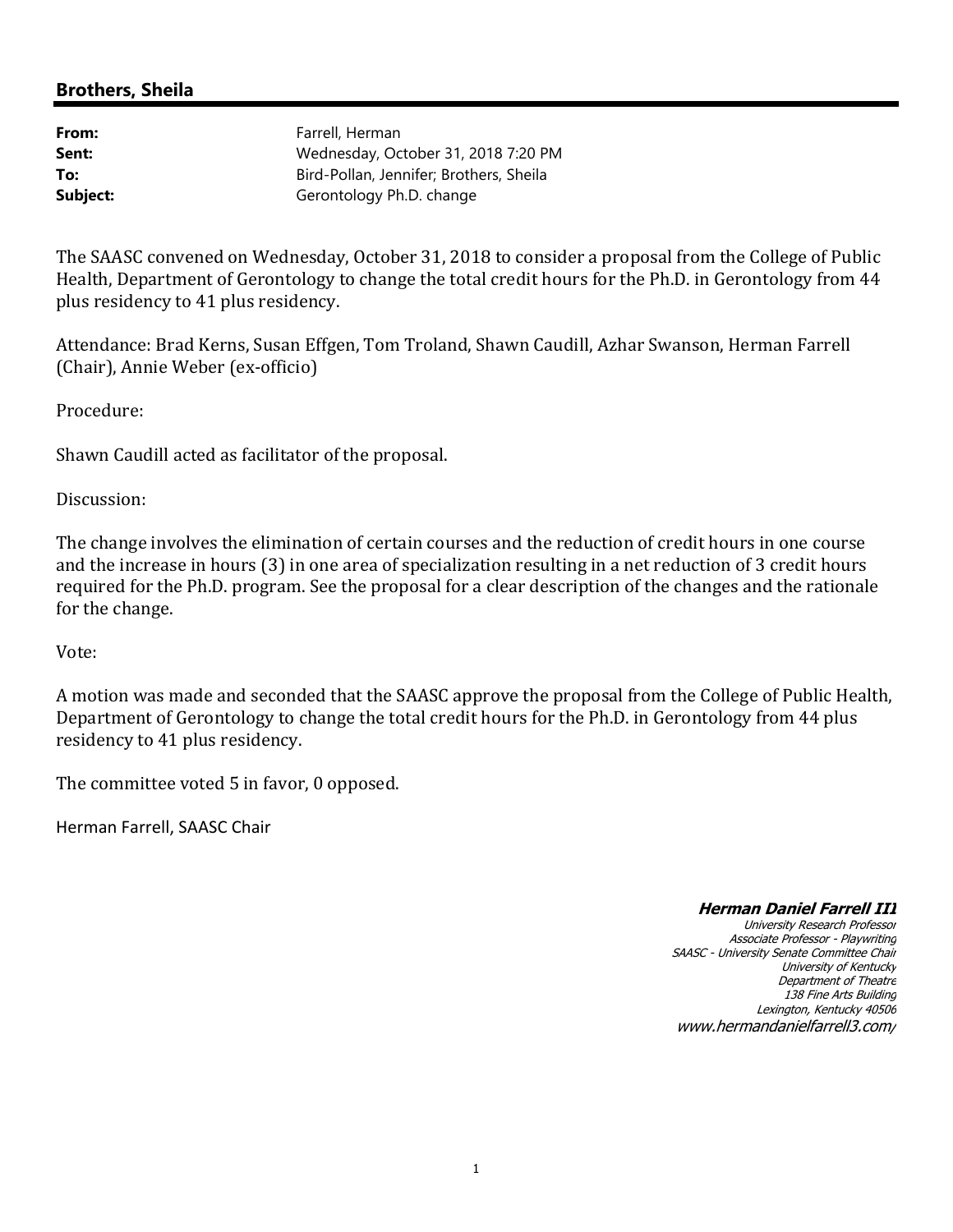#### **CHANGE DOCTORAL DEGREE PROGRAM FORM**

| <b>GENERAL INFORMATION</b>                                                                                         |           |                         |                            |                                  |  |                                    |  |
|--------------------------------------------------------------------------------------------------------------------|-----------|-------------------------|----------------------------|----------------------------------|--|------------------------------------|--|
| Public Health<br>College:                                                                                          |           |                         | Department:<br>Gerontology |                                  |  |                                    |  |
|                                                                                                                    |           |                         |                            |                                  |  |                                    |  |
| <b>Current Major Name:</b>                                                                                         |           | Gerontology             |                            | Proposed Major Name:             |  | no change                          |  |
|                                                                                                                    |           |                         |                            |                                  |  |                                    |  |
| <b>Current Degree Title:</b>                                                                                       |           | Ph.D.                   |                            | Proposed Degree Title:           |  | <u>no change</u>                   |  |
|                                                                                                                    |           |                         |                            |                                  |  |                                    |  |
| <b>Current Formal</b>                                                                                              |           |                         |                            | <b>Proposed Formal</b>           |  |                                    |  |
| Option(s):                                                                                                         | <u>na</u> |                         |                            | Option(s):                       |  | <u>na</u>                          |  |
|                                                                                                                    |           |                         |                            |                                  |  |                                    |  |
| <b>Current Specialty Fields</b>                                                                                    |           |                         |                            | <b>Proposed Specialty Fields</b> |  | <u>na</u>                          |  |
| $n\underline{a}$<br>w/in Formal Option:                                                                            |           |                         | w/in Formal Option:        |                                  |  |                                    |  |
|                                                                                                                    |           |                         |                            |                                  |  |                                    |  |
| Date of Contact with Associate Provost for Academic Administration <sup>1</sup> :<br>Eebruary , 2018               |           |                         |                            |                                  |  |                                    |  |
|                                                                                                                    |           |                         |                            |                                  |  |                                    |  |
| Bulletin (yr & pgs):                                                                                               |           | CIP Code <sup>1</sup> : | 30.1101                    |                                  |  | February 19, 2018<br>Today's Date: |  |
|                                                                                                                    |           |                         |                            |                                  |  |                                    |  |
| Council on Education for Public Health (CEPH)<br>Accrediting agency (if applicable):                               |           |                         |                            |                                  |  |                                    |  |
|                                                                                                                    |           |                         |                            |                                  |  |                                    |  |
| Specific Date <sup>2</sup> :<br>$\boxtimes$ Semester following approval.<br><b>OR</b><br>Requested Effective Date: |           |                         |                            |                                  |  |                                    |  |
| Phone:<br>John F. Watkins<br>859-218-0240<br>Email:<br>geg173@uky.edu                                              |           |                         |                            |                                  |  |                                    |  |
| Dept Contact Person:                                                                                               |           |                         |                            |                                  |  |                                    |  |

#### **CHANGE(S) IN PROGRAM REQUIREMENTS**

|                                                                                                                                                | Current                                                   | Proposed          |  |  |  |  |
|------------------------------------------------------------------------------------------------------------------------------------------------|-----------------------------------------------------------|-------------------|--|--|--|--|
| 1. Number of transfer credits allowed:                                                                                                         | 9 credit hours                                            | no change         |  |  |  |  |
| (Maximum is Graduate School limit of total of 9 hours (or 25% of the credit hours needed to fulfill the pre-qualifying residency requirement.) |                                                           |                   |  |  |  |  |
|                                                                                                                                                |                                                           |                   |  |  |  |  |
| 2. Residence requirement:                                                                                                                      | 2 years before and 1 year after<br>qualifying examination | no change         |  |  |  |  |
|                                                                                                                                                | (Minimum of one year before and after Qualifying Exams.)  |                   |  |  |  |  |
|                                                                                                                                                |                                                           |                   |  |  |  |  |
| 3. Language(s) and/or skill(s) required:                                                                                                       | STA 580, plus 6 additional hours of<br>methods coursework | no change         |  |  |  |  |
| 4. Provisions for monitoring progress                                                                                                          | Annual evaluation based on core                           |                   |  |  |  |  |
| and termination criteria:                                                                                                                      | seminar performance and                                   |                   |  |  |  |  |
|                                                                                                                                                | maintenance of minimum 3.0 GPA                            |                   |  |  |  |  |
|                                                                                                                                                | on all coursework, qualifying                             |                   |  |  |  |  |
|                                                                                                                                                | examination (permitting formal                            |                   |  |  |  |  |
|                                                                                                                                                | advancement to degree candidacy),                         |                   |  |  |  |  |
|                                                                                                                                                | and final examination (dissertation                       |                   |  |  |  |  |
|                                                                                                                                                | defense). A GPA below 3.0,                                | no change         |  |  |  |  |
|                                                                                                                                                | multiple "C" grades, multiple "W"                         |                   |  |  |  |  |
|                                                                                                                                                | grades, multiple unresolved "I"                           |                   |  |  |  |  |
|                                                                                                                                                | grades, a "U" grade, failure in any                       |                   |  |  |  |  |
|                                                                                                                                                | class, and failure to adhere to                           |                   |  |  |  |  |
|                                                                                                                                                | Graduate School time limits are all                       |                   |  |  |  |  |
|                                                                                                                                                | potential grounds for termination.                        |                   |  |  |  |  |
| 5. Total credit hours required:                                                                                                                | 44 plus residency                                         | 41 plus residency |  |  |  |  |

<sup>1</sup> Prior to filling out this form, you MUST contact the Associate Provost for Academic Administration (APAA). If you do not know the CIP code, the APAA can provide you with that during the contact.

 $\overline{a}$ 

<sup>&</sup>lt;sup>2</sup> Programs are typically made effective for the semester following approval. No program will be made effective until all approvals are received.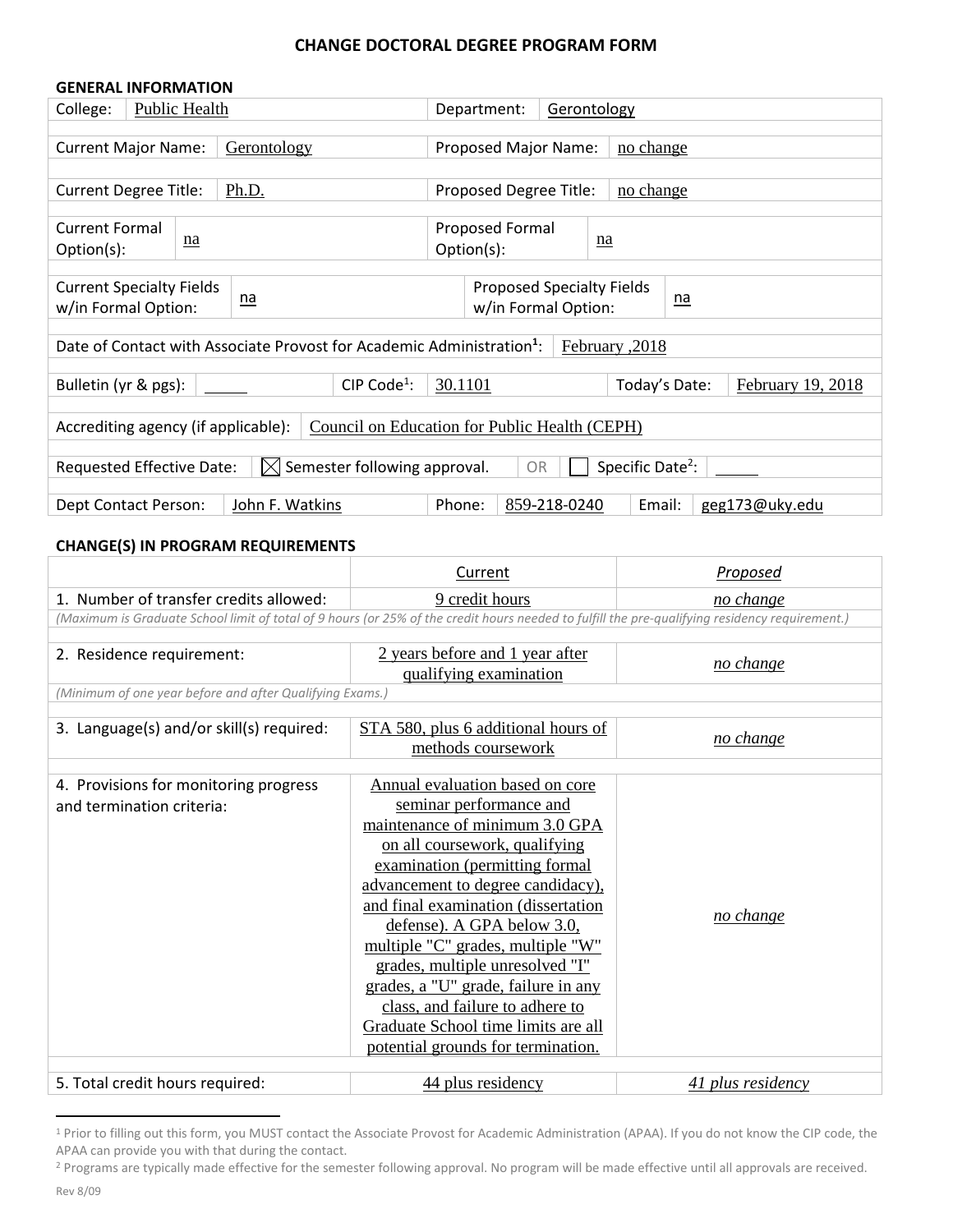| 6. Required courses:                                                                                                                                                                                                                            | GRN 600 (3); GRN 612 (3); GRN<br>620 (3); GRN 650 (4); GRN 656<br>$(3)$ ; CPH 605 $(3)$ ; CPH 663 $(3)$ ;<br>GRN 790 (1); plus 12 hours in area<br>of specialization                       | GRN 600 (3); GRN 620 (3); GRN<br>650 (4); GRN 656 (3); CPH 605<br>$(3)$ ; CPH 663 $(1)$ ; plus 15 hours in<br>area of specialization |  |  |
|-------------------------------------------------------------------------------------------------------------------------------------------------------------------------------------------------------------------------------------------------|--------------------------------------------------------------------------------------------------------------------------------------------------------------------------------------------|--------------------------------------------------------------------------------------------------------------------------------------|--|--|
| 7. Required distribution of courses<br>within program:                                                                                                                                                                                          | Items 3 and 6 above must be<br>completed before qualifying<br>examination                                                                                                                  | no change                                                                                                                            |  |  |
| 8. Minor area or courses outside<br>program required:                                                                                                                                                                                           | na                                                                                                                                                                                         | na                                                                                                                                   |  |  |
| 9. Distribution of courses levels required<br>(400G-500/600-700):                                                                                                                                                                               | maximum of 6 credit hours at<br>400G/500 level, remaining courses<br>at 600/700 level.                                                                                                     | no change                                                                                                                            |  |  |
| 10. Qualifying examination<br>requirements:                                                                                                                                                                                                     | Three focus areas identified by<br>student and advisory committee;<br>three 72-hour writing periods<br>covering focus areas to be<br>completed within 14 days; oral<br>defense of writing. | no change                                                                                                                            |  |  |
| 11. Explain whether the proposed changes to the program (as described in numbers 1 through 10) involve courses<br>offered by another department/program. Routing Signature Log must include approval by faculty of additional<br>department(s). |                                                                                                                                                                                            |                                                                                                                                      |  |  |
| 12. Other requirements not covered above:                                                                                                                                                                                                       |                                                                                                                                                                                            |                                                                                                                                      |  |  |

13. What is the rationale for the proposed changes? If the rationale involves accreditation requirements, please include specific references to those requirements.

The change includes a reduction in credit hours in the course CPH 663. The outcomes for CPH 663 will align with the required program competencies & to be available to all the departments of the College of Public Health. As well as, GRN 612, Biology of Aging, is being dropped as a requirement; its topical focus is not consonant with the holistic and integrative nature of the degree. GRN 790, Professional Development in Gerontology, is being dropped as a requirement; due to redundancy with program expectations in working with advisors. The resulting number of open hours (3) is being added to the area of specialization credits.